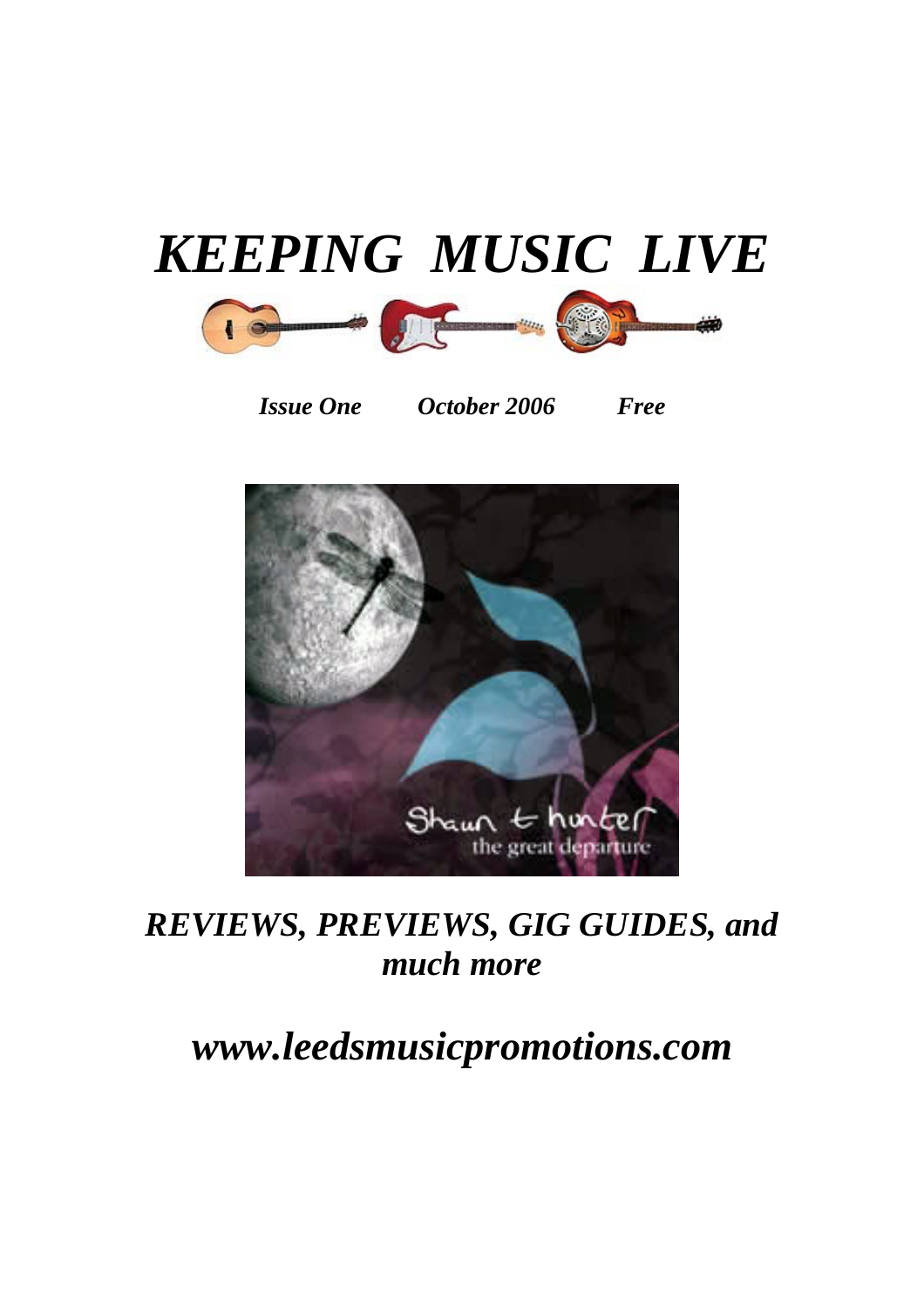# *Editorial*

**Welcome to the first issue of 'Keeping Music Live'. The aim of this magazine is to help singers / bands and venues obtain publicity and promotion via a magazine that will be free to lovers of 'Live' music at various venues around Yorkshire. While the leedsmusicpromotions web site goes from strength to strength, it is only possible to promote or review so much through the web site. This magazine will allow artists or venues to promote themselves, to 'live' music supporters at a fraction of the cost of flyers etc. Initially the limit will be 1000 copies per issue, however should the demand be greater, then a circulation review will take place. Whether you are an artist or supporter we hope you enjoy this first issue and support this innovative venture. With thanks to Janet Harker, Paul Schofield and Nigel Morris for their continued support and encouragement throughout this project.** 

**This issue dedicated to the late Mrs Betty Abraham, the person who introduced me to this wonderful thing called music.** 

**Paul Abraham** 

# *Advertising Rates*

|                         |               | <b>HEIGHT</b> | <b>WIDTH</b> |         |               |               | 12            |
|-------------------------|---------------|---------------|--------------|---------|---------------|---------------|---------------|
| <b>ADVERT PAGE SIZE</b> | <b>FORMAT</b> | mm            | mm           | 1 ISSUE | <b>ISSUES</b> | <b>ISSUES</b> | <b>ISSUES</b> |
| <b>FULL PAGE</b>        | А5            | 190           | 130          | £25     | £70           | £135          | £250          |
| <b>HALF PAGE</b>        |               |               |              |         |               |               |               |
| <b>LANDSCAPE</b>        | А5            | 94            | 130          | £15     | £40           | £70           | £125          |

#### *The various advertising rates are as follows:*

#### **CLASSIFIEDS £3-00 PER MONTH FOR A MAXIMUM OF FIFTY WORDS**

**COPY DATE 15th of the month prior to the next issue.**

**Please make sure artwork is sent copy ready and unfolded or by pdf.**

**Please send cheques payable to Paul Abraham, LMP, 29, Lincroft Crescent, Bramley, Leeds LS13 2JL** 

**For more information contact paul\_in\_bramley@hotmail.com** 

*No part of this publication may be reproduced in any form without the written consent of Paul Abraham of leeds music promotions Ltd*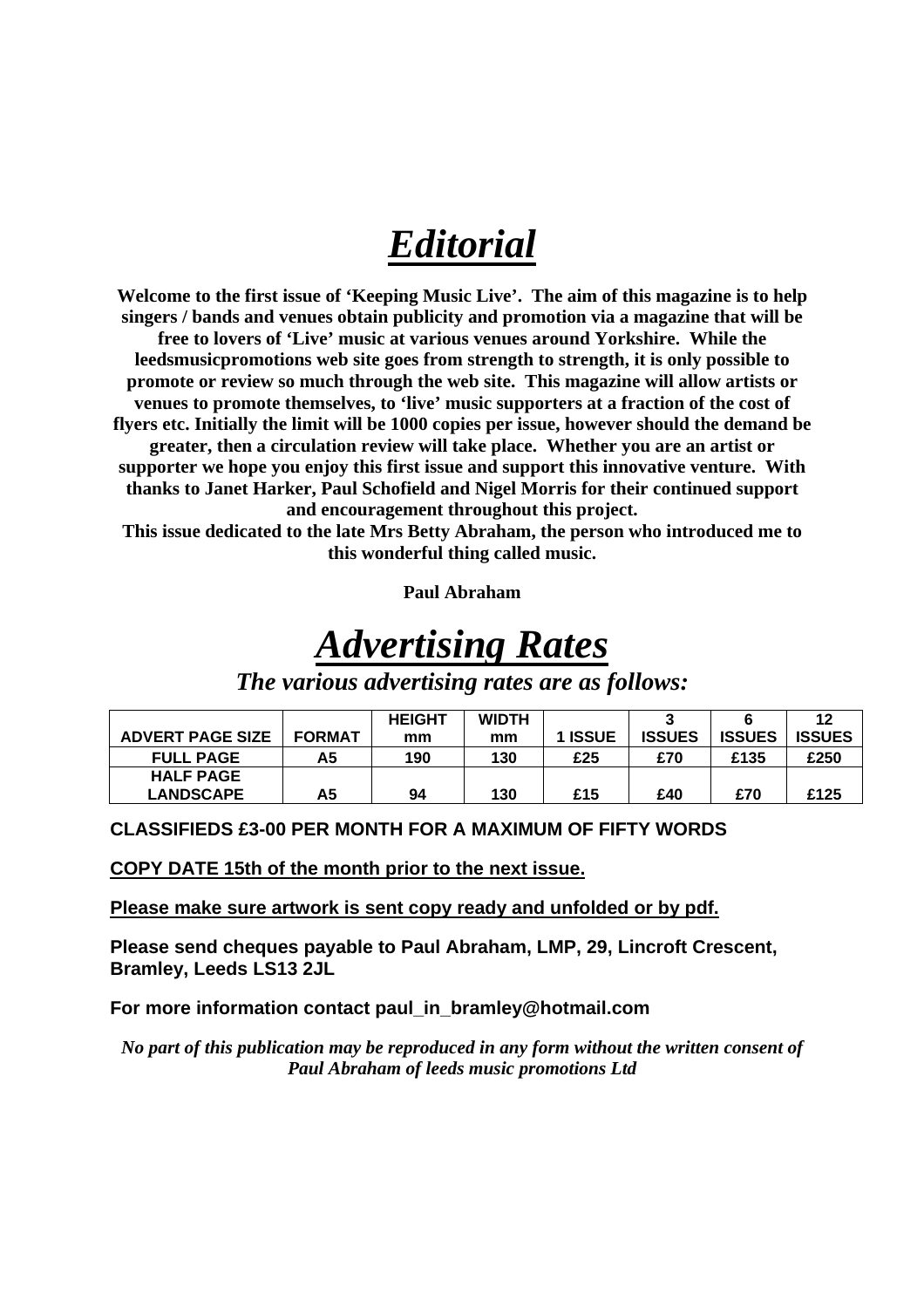# *CD REVIEW*

#### **Shaun T Hunter - The Great Departure**

#### **www.shaunthunter.com**

#### **Running time 62.53**

**If you are one of life's "fortuitous people" you will hear an album which has a profound effect on your life, Shaun T Hunter's recently launched CD "The Great Departure" is such a CD. Personally I have never listened to an album of songs which have touched me so emotionally and spiritually.** 

**Seeing Shaun "live" is a wonderful experience, however, in a noisy pub it is impossible to take in all the subtle and poignant lyrics this unique songwriter produces.** 

**A 'normal' CD review outlines the songs and describes or quotes certain lyrics, to do this with Shaun's CD would take a ream of paper, due to the complexities and feelings described in the songs, all of which we have experienced along our journey in life, including all the pain, suffering, despair, hope and joy.** 

**To listen to these songs, either in a room of subtle lighting or with your eyes closed takes you to a higher consciousness, where you will find, or touch, your own personal god, spirit or destiny.** 

**Paul Abraham**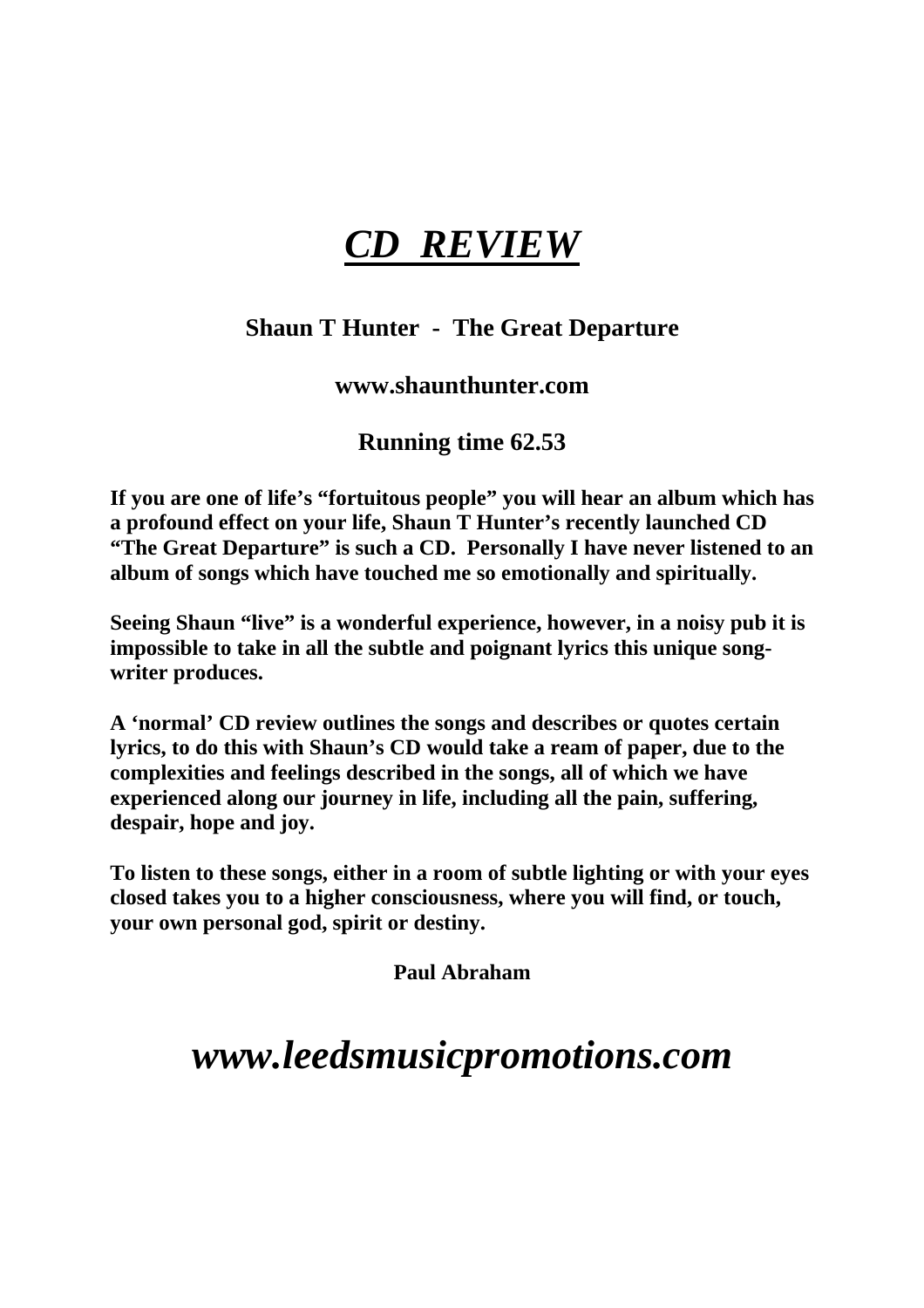### *Classified Advertisements*

**Advertise here for only £3 per issue, £15 for 6 issues or £25 for 12 issues, for a maximum of 50 words.** 

**Guitar for sale etc………………………… Guitar tuition etc………………………….** 

#### *Subscriptions*

#### *For only £8-00 guarantee yourself a copy of KEEPING MUSIC LIVE for the next 12 issues*

*--------------------------------------------------------------------------*  **I would like to subscibe to KEEPING MUSIC LIVE for the next 12 issues Please make cheques payable to Paul Abraham** 

**NAME (Please Print)…………………………………………………………….** 

**ADDRESS (Please print)…………………………………………………………** 

**…………………………………………………………………………………….** 

**……………………………………………………………………………………. Please post to LMP. 29, Lincroft Crescent, Bramley, Leeds LS13 2JL.**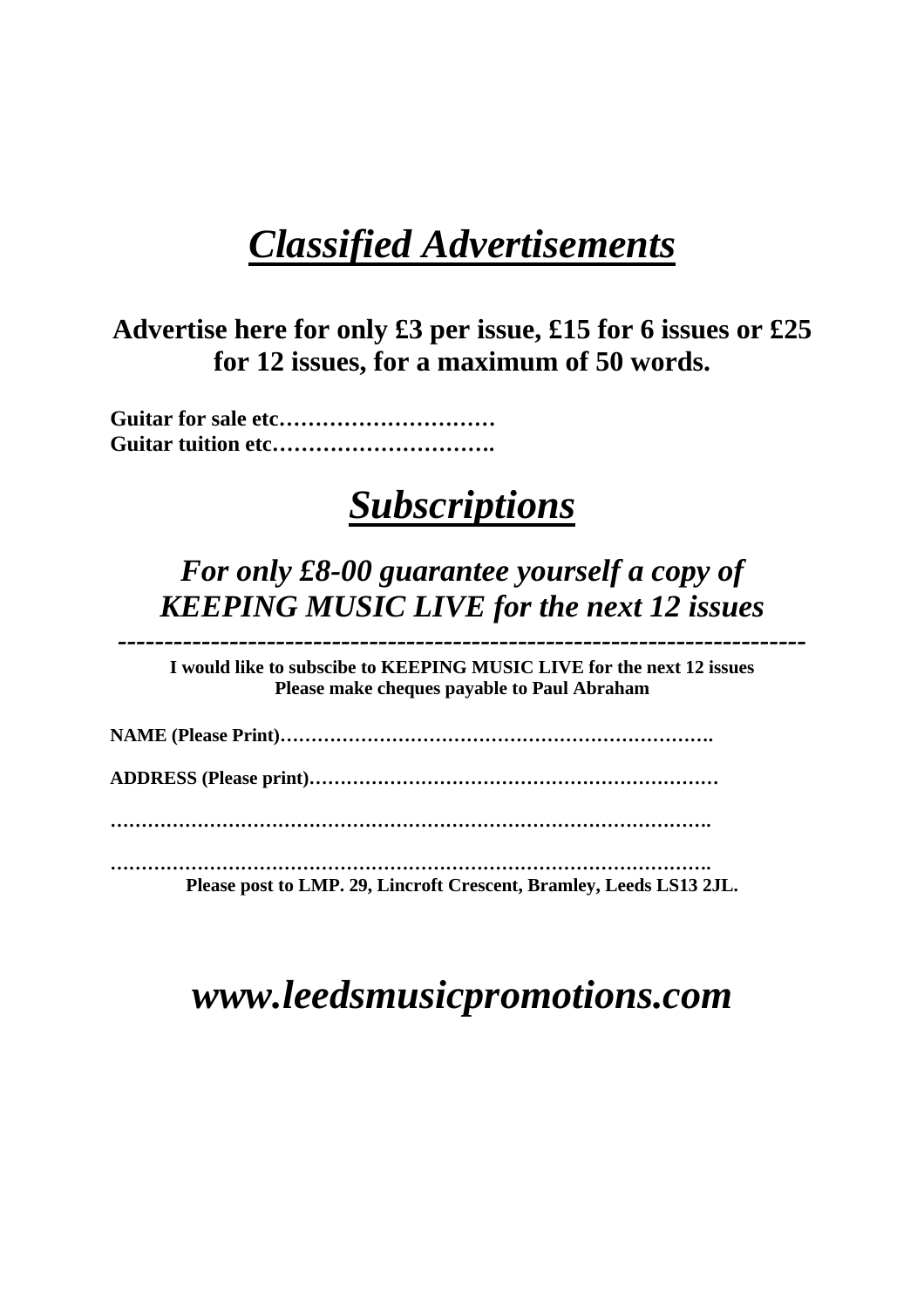# *THE BEST OF 2006….*

### *BLUES BAR WELCOMES HOME JF*

*www.bluesbar.org.uk* 

**The term "Genius" is an often used word in today's society, however, Jason Feddy's performance at the Blues Bar in Harrogate can only be described as a performance of a song writing genius. Now based in Southern California, his visits back to the UK are a rare occurrence, its a measure of the man that his popularity ensures a sell out crowd with waiting lists for spare tickets! Because of the intimacy and friendliness of the Blues Bar, a first-time visitor may well have felt they were intruding on a family gathering, such was the atmosphere created. Jason gave the fans anecdotes of Blues Bar gigs of the past, the move to the U.S.A and the various relationships along the way. An uninterrupted two and a half hour session included all the old favourites including, "She loves everyone", "The road" and "There's only one way this could end" along with the many requests shouted from the buoyant crowd, who sang at every opportunity. With former Supertramp Saxophonist John Helliwell also joining Jason on the stage, this was a day the Blues Bar will remember for a very long time.** 



**Good on you Paul, wishing you all the best – Charlie Barker - singer-songwriter**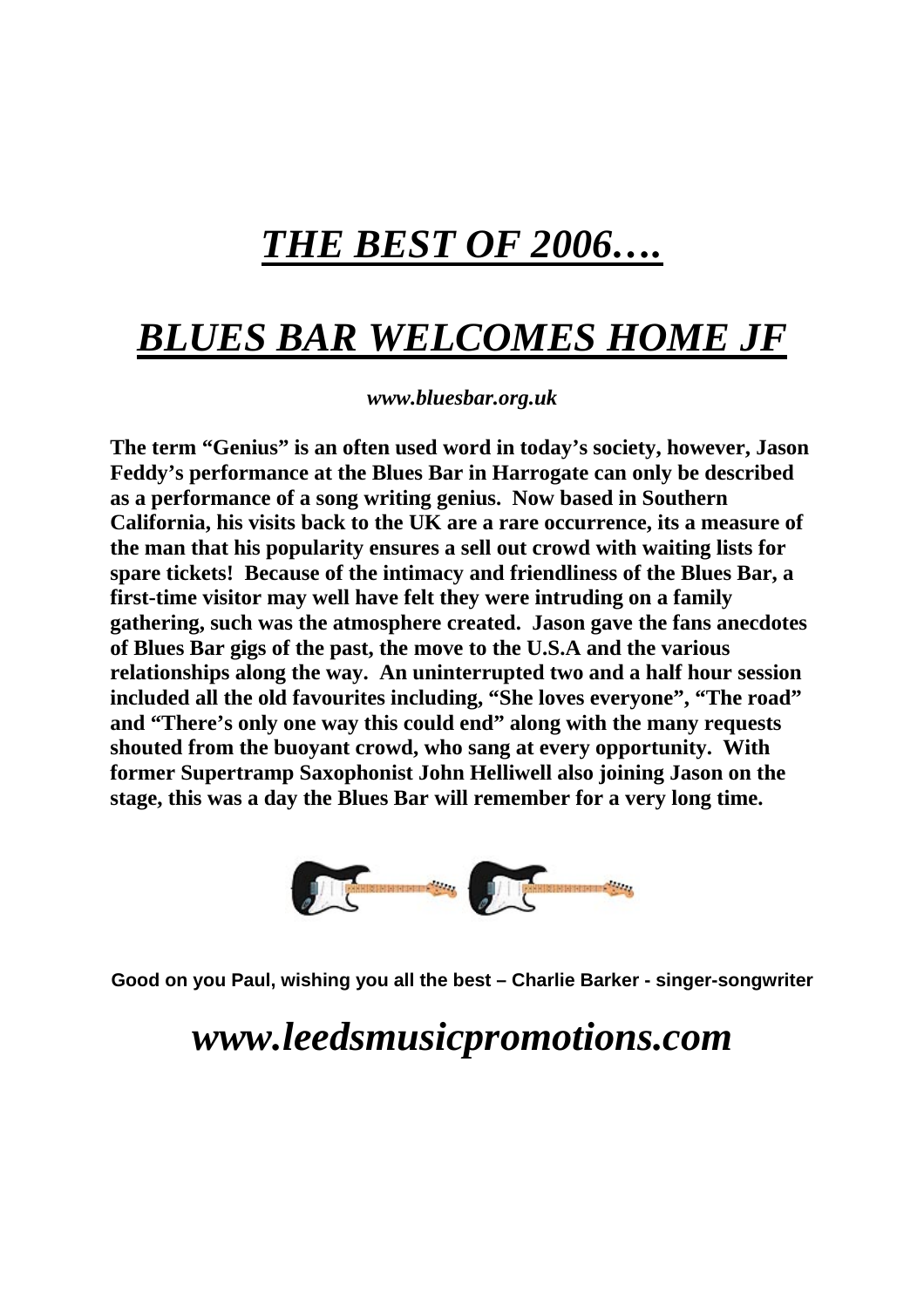# *THE BEST OF 2006….*

# *WELSH T AT BAR ROPA*

*[www.welsh-t.co.uk](http://www.welsh-t.co.uk/)*

**The Welsh T Band took the new West Leeds venue, Bar Ropa in Armley by storm and showed why they are one of the most popular "live" bands around. Playing to an appreciative audience they rattled off foot-stamping track after track, from their own compositions to Eric Clapton through to Tommy Tucker, everything was played and performed with vibrant enthusiasm. Finishing off with Johnny Be Goode, the Welsh T Band are very, very good. If you like blues and rock, this is a band that has to be on your "must see" list as they play with an enjoyment which makes such a refreshing change.** 

*Paul Abraham* 



**Good luck with the new project and best wishes – The HI-FI Club** 

**Best of luck with your plans - Raindogs** 

**Keep up the good work – Collective Management**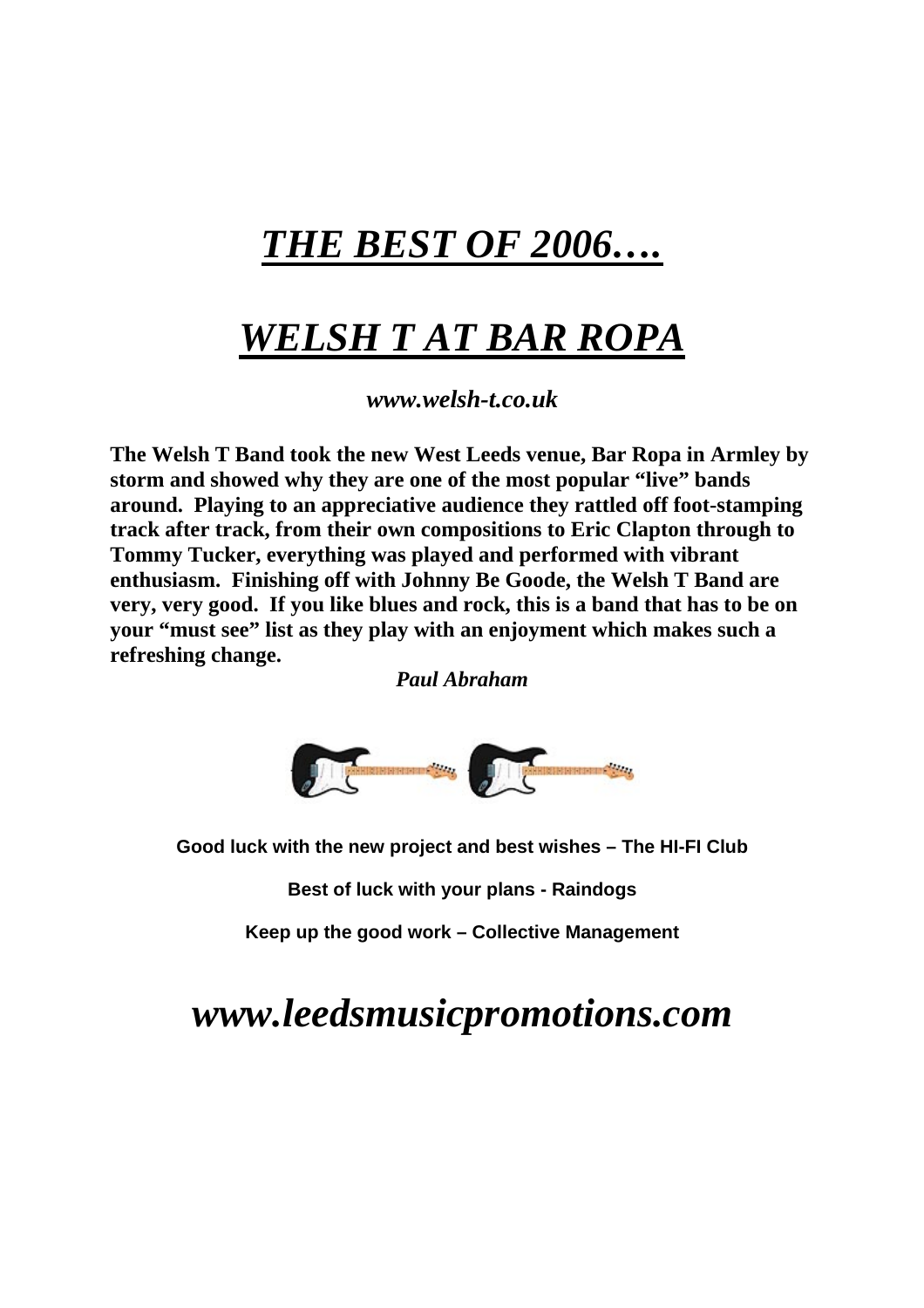# *THE BEST OF 2006….*

# **EUCLID AVENUE AT THE GROVE**

**An enthusiastic crowd gathered at the Grove, to witness Euclid Avenue prepare for their appearance at the Leeds Blues festival. The Grove, now surrounded by a metal and concrete sky-scraping jungle, is an oasis and throw-back to a different era, and long may it continue. The relaxed atmosphere and subdued lighting, is a perfect backdrop to Euclid Avenue's set. With your eyes closed, lead singer and guitarist Chris Smith transports you to the cotton fields of deep south America, as his incredible voice, often compared to the legendary Tom Waits, is a voice that has to be heard to be appreciated, it would be impossible to describe his unique rich bluesy tone in mere words alone. With Alex Eden of Crosscut Saw fame on harmonica, vocals and guitar, the multi-talented musician Hugh Bradley on double bass and the subtle drum playing of Richard Ferdinando, Euclid Avenue have a marvellous tight sound, which only musicians of this calibre can aspire to on a regular basis. With the audience in good voice for "Come on up to the house" you leave the venue, not blue, but uplifted, although realising that "It's a mean old world" if Euclid Avenue do not receive the acclaim and success they richly deserve.** 



**Best wishes from Driffield – Edwina Hayes – Singer-songwriter**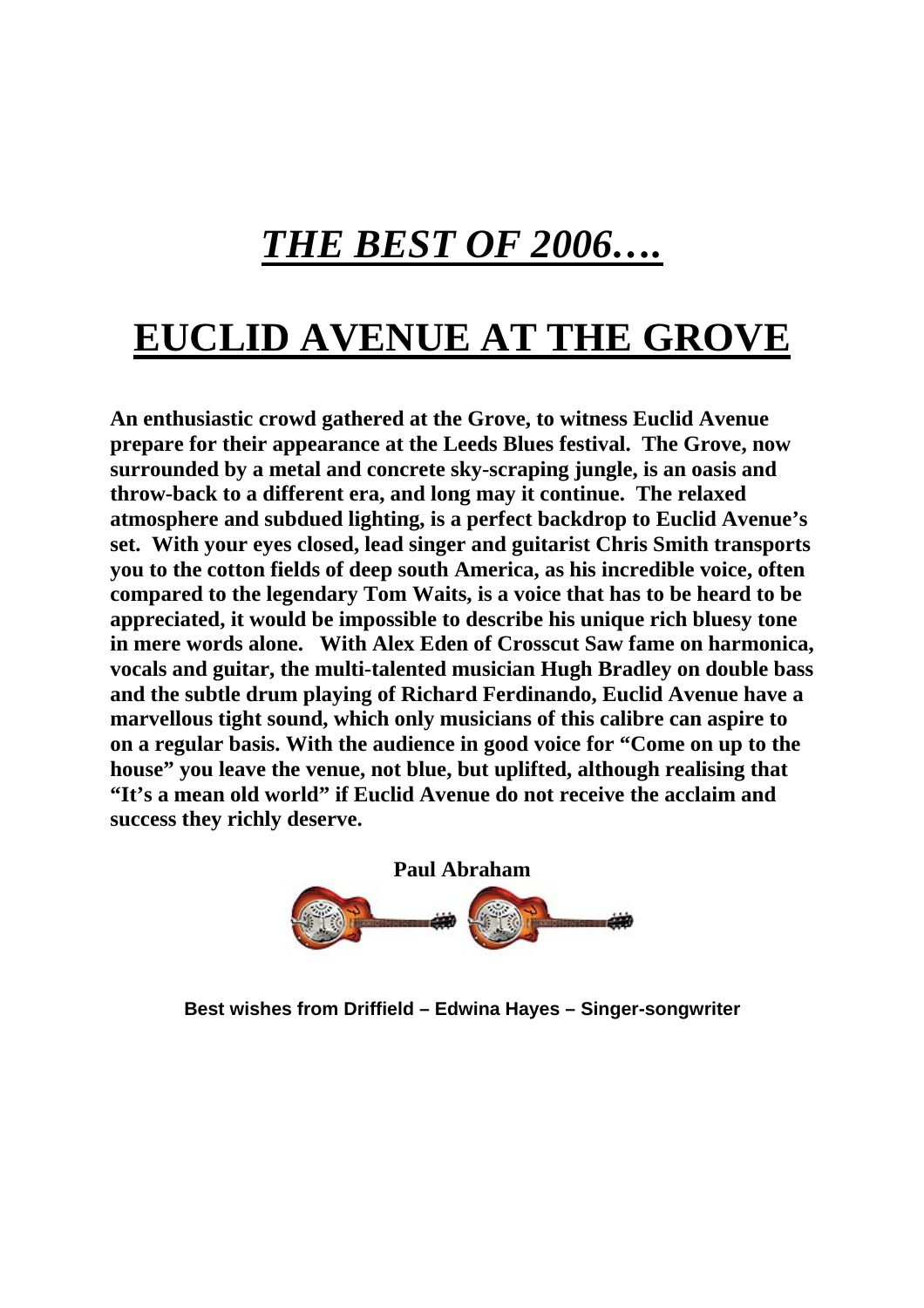#### *[www.leedsmusicpromotions.com](http://www.leedsmusicpromotions.com/)*

# *THE BEST OF 2006….*

#### *THE RETURN OF CHARLIE SPEED*

*[www.charliespeed.co.uk](http://www.charliespeed.co.uk/) www.newroscoe.co.uk* 

**After struggling through a long illness, Charlie Speed came back to The New Roscoe for the first time this year looking fitter and healthier than he has done for a long time. From playing the first chord of the night to the last, Charlie was back to his best, and gave the crowd what they wanted, and much more besides. Playing tracks from his last album "Sugarhills", including Sleep And Me Apart, and Coffee, Tea and Coke to the Charlie Speed classics, "Ten Years Old" and "Walk Away", this was Charlie and his band performing at a level that very few bands can aspire to. With arguably the regions best drummer in Roy Whyke, Bass guitarist Jon Short, Jon Burr on Harps and the brilliant Johnnie Hardcastle on Guitars and Lap Steel, this is a formidable line up that knits tightly to Charlie's guitar skills and vocals, the music fans of Leeds will be cheering today, knowing that Charlie Speed is back!** 



**Good luck with the magazine – Graeme – Music News Scotland**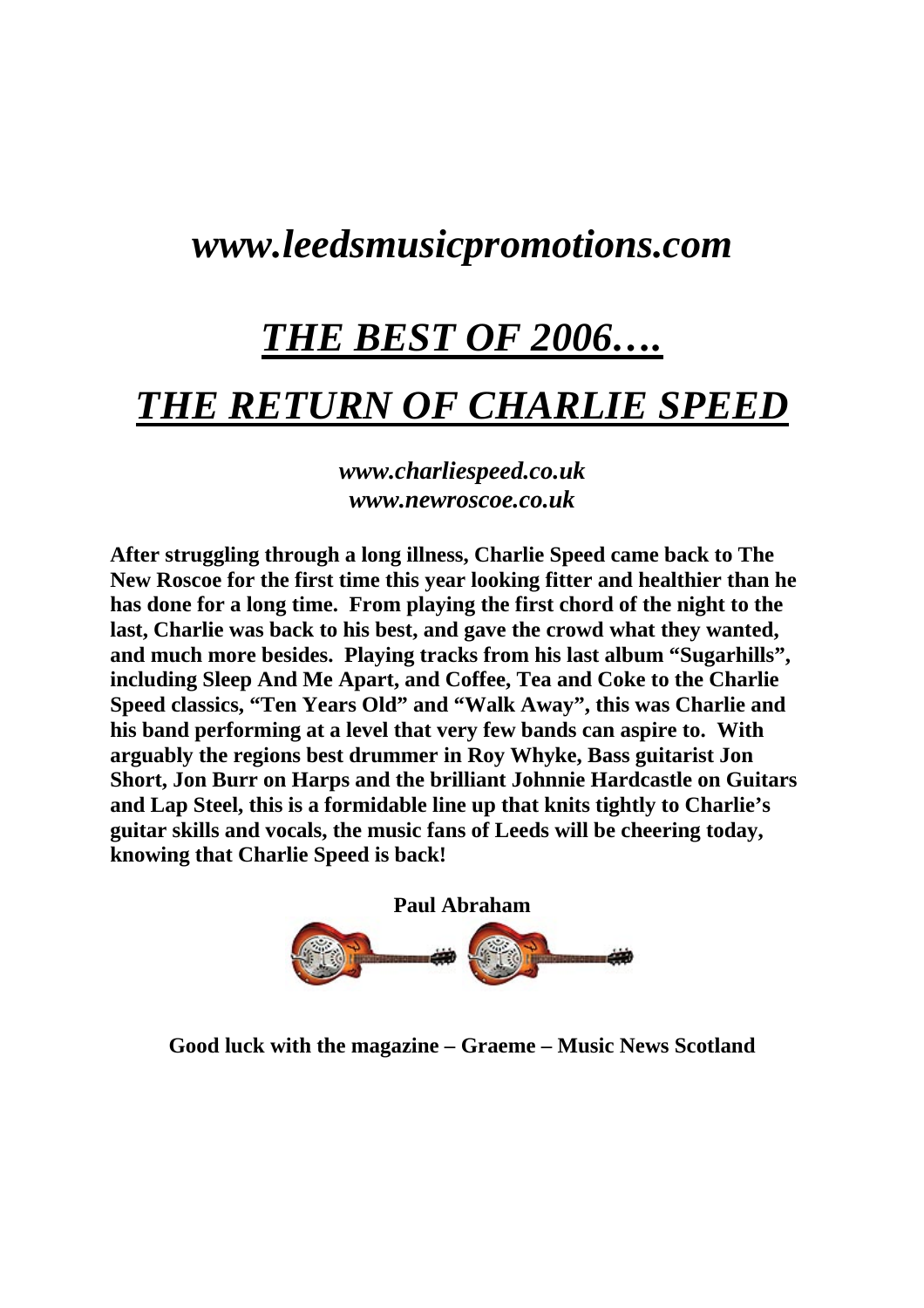# *www.leedsmusicpromotions.com THE BEST OF 2006….*

#### *TOPIC OF CONVERSATION*

*[www.topic-folk-club.org.uk](http://www.topic-folk-club.org.uk/) www.barrysmithmusic.co.uk* 

**The Cock and Bottle on Barkerend Road, Bradford hosted the Topic Folk Club's first guest night following their enforced move from the Melborn Hotel. Being the oldest Folk Club in the world and now entering its 50th year the club continues to attract the highest standard of performers. In a packed room and with an atmosphere of great anticipation it was announced that Barry Smith and Westport would play two sets while the Scarlet Heights would perform the middle set of the evening. It was a surreal experience hearing Westport sing "Caledonia" when you felt, due to the atmosphere they portray, that if you walked through the door you would instantly feel the heather of the highlands under your feet and not the tarmac of West Yorkshire. I am sure that if the Scottish Tourist Board handed out free Westport CD's with every brochure then the highland hotels of "Bonny Scotland" would be packed to the rafters, the feel good factor was here for all to enjoy. With the Scarlet Heights giving tremendous support and leaving the crowd with a folk version of "Pinball Wizard" as an encore, this was a night to remember. When the ever versatile Barry Smith sang "Couldn't Have Come At A Better Time" we couldn't have put it better ourselves, this was an evening's entertainment of pure class.** 

#### **Paul Abraham**

**Best of luck with everything mate – Barry Smith, Westport**